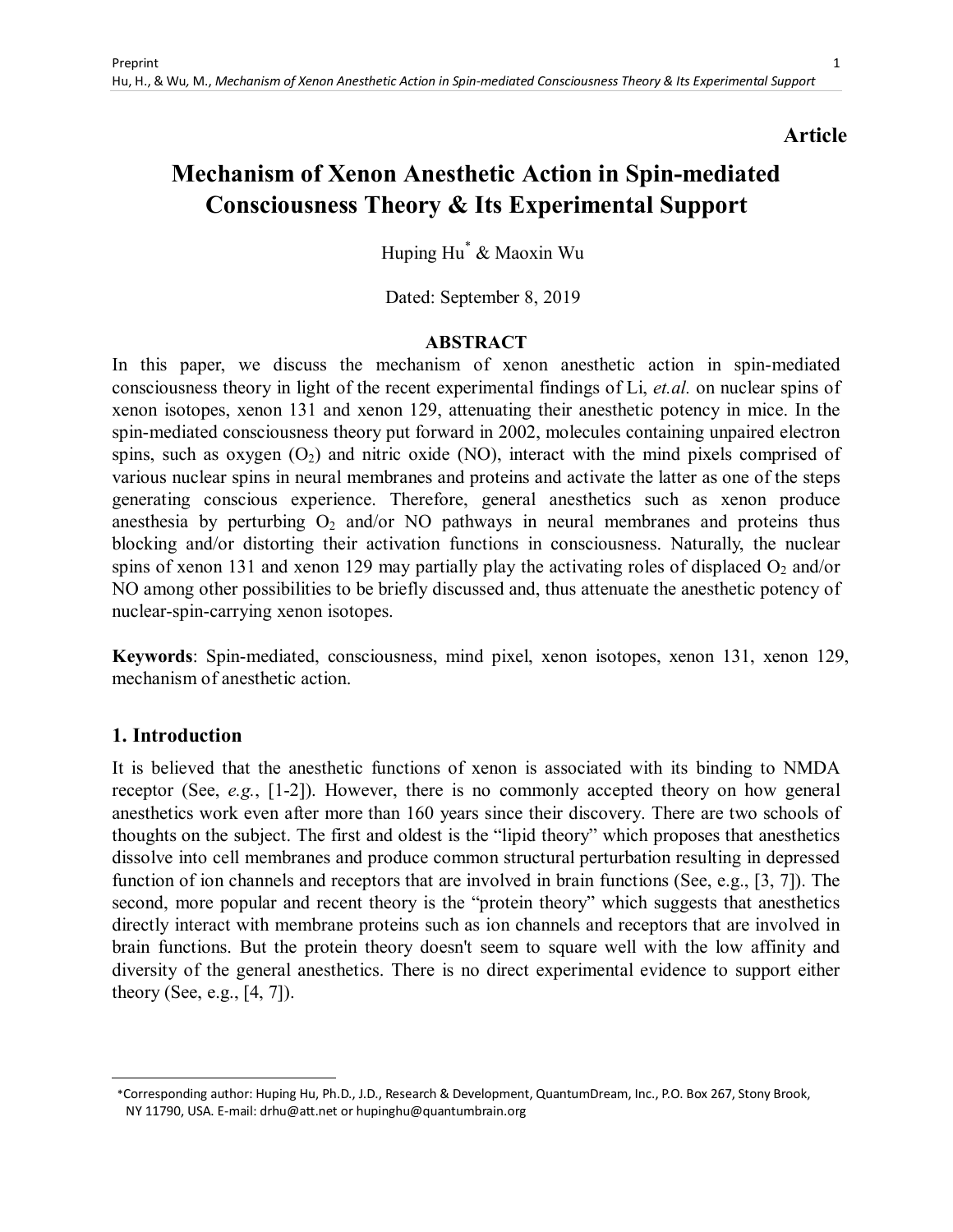Both theoretical and experimental studies have shown that many general anesthetics cause changes in membrane structures and properties at or just above the clinical concentrations required for anesthesia (See, e.g., [5-6]). Since both  $O_2$  and general anesthetics are hydrophobic, we proposed in 2001 within the framework of conventional neuroscience that general anesthetic may cause unconsciousness by perturbing  $O_2$  pathway in neural membranes and  $O_2$ -utilizing proteins, such that the availability of  $O_2$  to its sites of utilization is reduced, which in turn triggers cascading cellular responses through  $O<sub>2</sub>$ -sensing mechanisms, resulting in general anesthesia [7].

Further, in the spin-mediated consciousness theory of 2002 [8], we hypothesized that anesthetic perturbations of oxygen pathways in neural membranes and proteins themselves are the direct cause of unconsciousness within the framework of quantum biology/brain. This hypothesis requires that  $O_2$  be directly involved in consciousness such as awareness. Indeed, the low affinity, diversity and pervasiveness of general anesthetics point to this direction [8].

The spin-mediated consciousness theory says that quantum spin is the seat of consciousness and the linchpin between mind and the brain, that is, spin is the "mind-pixel", and the unity of mind is achieved by quantum entanglement of these mind-pixels [8]. The theory is based on the fact that quantum spin is the most basic quantum bit ("qubit") for encoding information and neural membranes and proteins are saturated with quantum spin carrying nuclei and these nuclear spins have relatively long quantum coherence time [8]. There is also a version of spin-mediated consciousness theory based on unpaired electron spin (See additional refs in [8]).

Since spin-mediated consciousness theory was put forth in 2002 [8], the idea that nuclear spins and/or unpaired electron spins in the brain may play some roles in consciousness has gains traction recently (See, e.g., [9-13]).

Importantly, Li, *et.al.* have found experimentally that nuclear spins of xenon isotopes, xenon 131 and xenon 129, attenuate their anesthetic potency in mice [11]. The authors therein suggest that "the quantum property of nuclear spin in the monoatomic anesthetic xenon promotes conscious processes at the xenon site of action, consistent with theories proposing quantum mechanisms in consciousness" and speculate that quantum entanglement of nuclear spins may be involved in consciousness [11]. However, for whatever reason (hopefully benign such as oversight), the authors therein did not cite or mention [8], which was the first, to the best knowledge of the herein first author, to propose nuclear/electron spin mediated/based consciousness theory back in 2002.

In this paper, we discuss the mechanism of xenon anesthetic action in spin-mediated consciousness theory [8] in light of Li *et al.*'s finding [11]. In the spin-mediated consciousness theory, molecules containing unpaired electron spins, such as oxygen  $(O_2)$  and nitric oxide (NO), interact with the mind pixels comprised of various nuclear spins in neural membranes and proteins and activate the latter as one of the steps generating conscious experience (8). Therefore, general anesthetics such as xenon produce anesthesia by perturbing  $O_2$  and/or NO pathways in neural membranes and proteins thus distorting and/or blocking their activation functions in consciousness such as awareness [8]. Naturally, the nuclear spins of xenon 131 and xenon 129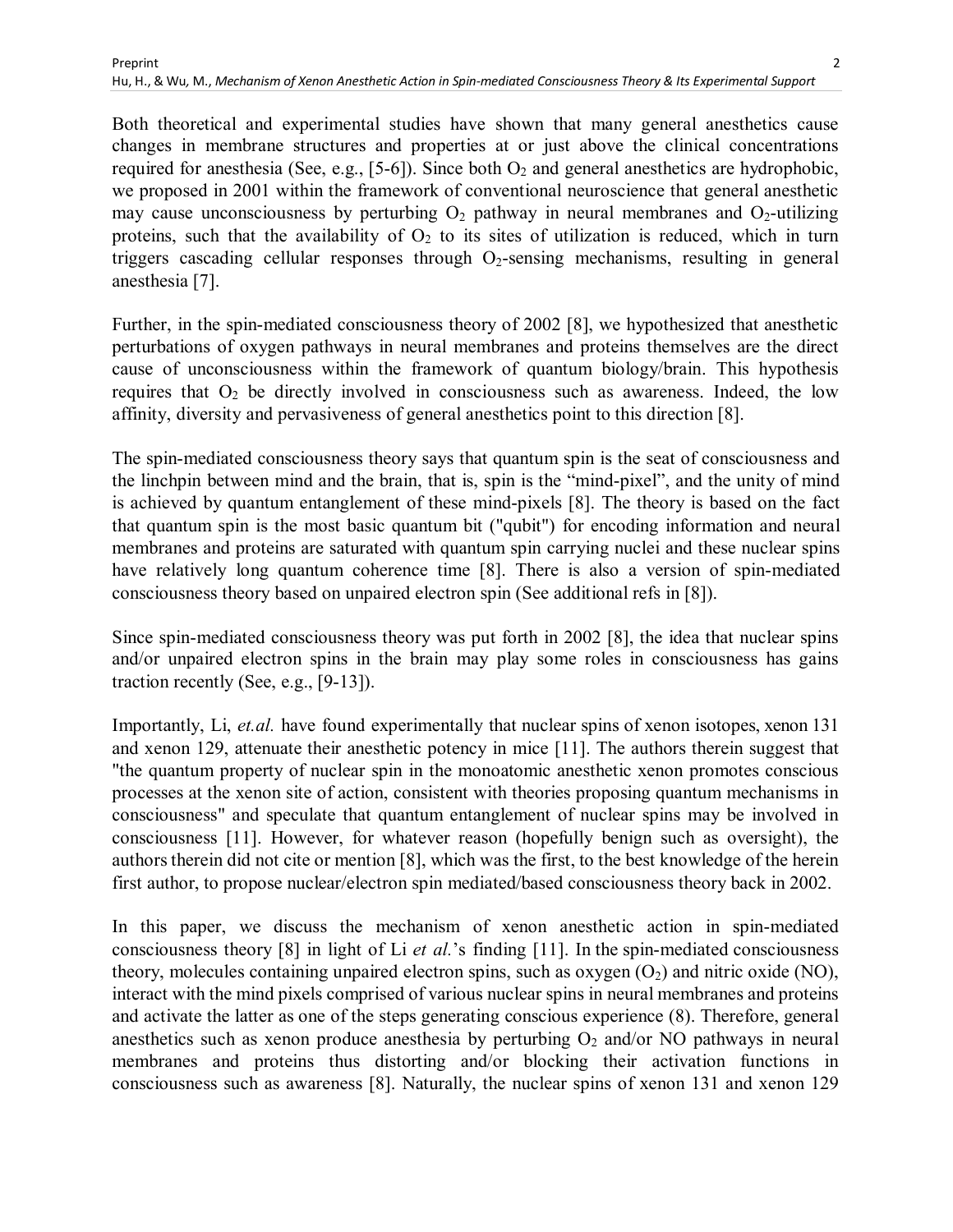may partially play the activating roles of displaced  $O_2$  and/or NO among other possibilities and, thus attenuate the anesthetic potency of nuclear-spin-carrying xenon isotopes as shown in [11].

# **2. Brief Comparisons of Oxygen, Nitric Oxide, Nitrous Oxide & Xenon**

Each  $O<sub>2</sub>$  contains two unpaired valence electrons thus is strongly paramagnetic and at the same time chemically reactive as a bi-radical [8]. It is capable of producing a large fluctuating magnetic field along its diffusing pathway thus serves as a natural contrast agent in MRI (See, e.g., [14]). The existence of unpaired electrons in stable molecules is very rare indeed.  $O_2$  are the only paramagnetic specie to be found in large quantities in the brain besides enzyme-produced nitric oxide (NO) [8]. In addition,  $O_2$  is an essential component for energy production in the central nervous system.

 $O<sub>2</sub>$  and NO are hydrophobic small molecules so their concentrations in neural membranes are much higher than in aqueous solutions such as cytoplasma (See, e.g., [15]). Both  $O_2$  and NO, the latter being an unstable free radical with one unpaired electron and a small neural transmitter (See, e.g., [21]), are well known in spin chemistry - a field focused on the study of free-radical mediated chemical reactions where very small magnetic energies can change non-equilibrium spin conversion process (See, e.g., [16]).

In contrast, nitrous oxide  $(N_2O)$  and xenon (Xe) contain no unpaired electrons and are general anesthetics. They are also hydrophobic small molecules so their concentrations in neural membranes are much higher than in aqueous solutions such as cytoplasma (See, e.g., [8]). Xenon has 9 stable isotopes among which xenon 129 has a nuclear spin of 1/2, xenon 131 has nuclear spin of  $3/2$ , and the other seven isotopes have no nuclear spin (See, e.g., [11]).

# **3. Postulates of Spin-mediated Consciousness Theory**

Within the context of brain-based consciousness, the spin-mediated consciousness theory says that quantum spin is the seat of consciousness and the linchpin between mind and the brain, that is, spin is the "mind-pixel", and the unity of mind is achieved by quantum entanglement of these mind-pixels [8]. The theory is based on the fact that quantum spin is the most basic quantum bit ("qubit") for encoding information and a fundamental quantum process associated with the structure of neural membranes and proteins that are saturated with quantum spin carrying nuclei and these nuclear spins have relatively long quantum coherence time (8, also see [22]).

Spin-mediated consciousness theory of 2002 [8] postulates that: (a) Consciousness is intrinsically connected to quantum spin; (b) The mind-pixels of the brain are comprised of the nuclear spins distributed in the neural membranes and proteins, the pixel-activating agents are comprised of biologically available paramagnetic species such as  $O_2$  and NO, and the neural memories are comprised of all possible entangled quantum states of the mind-pixels; (c) Action potential modulations of nuclear spin interactions input information to the mind pixels and spin chemistry is the output circuit to classical neural activities; and (d) Consciousness emerges from the collapses of those entangled quantum states which are able to survive decoherence, said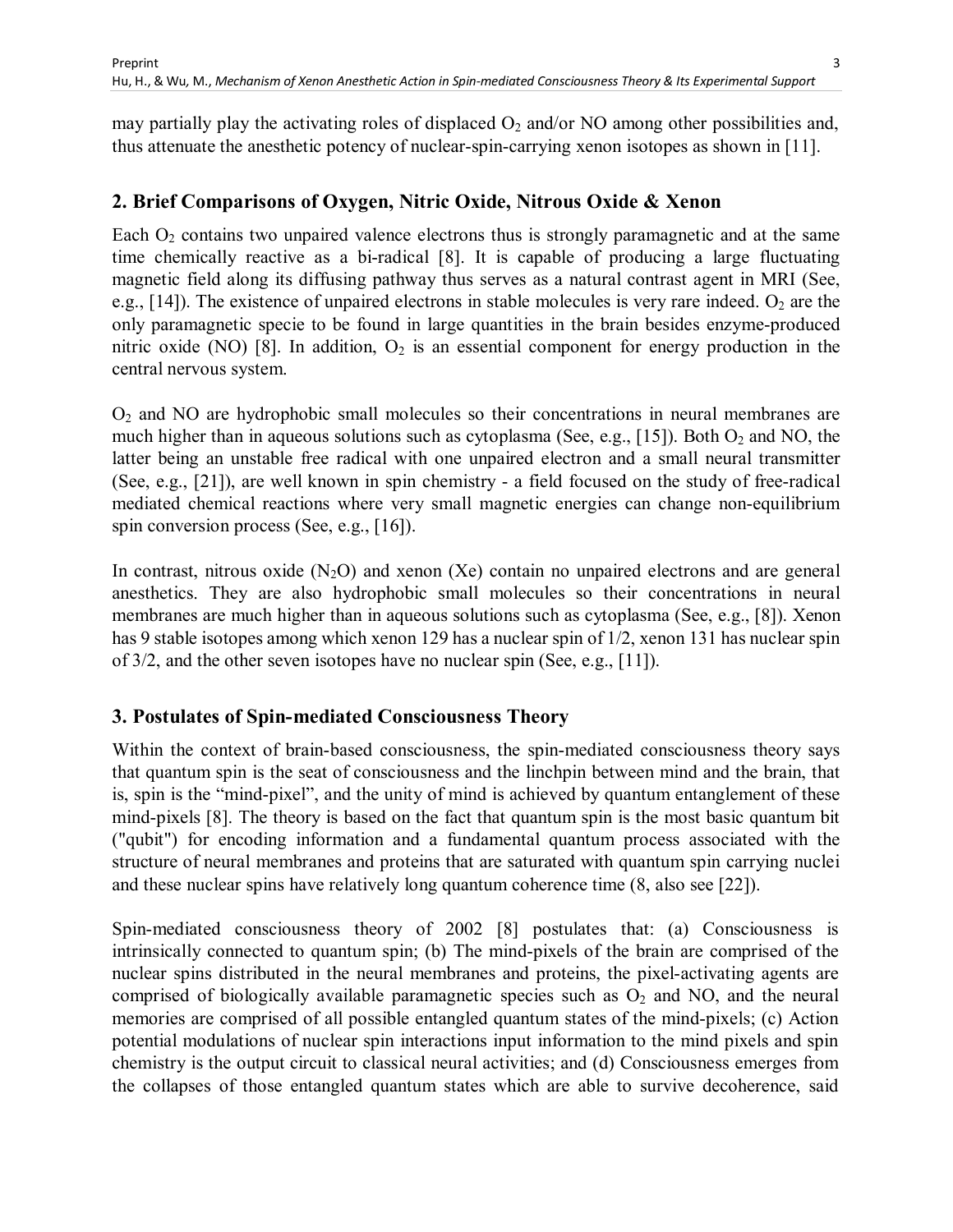collapses are contextual, irreversible and non-computable and the unity of consciousness is achieved through quantum entanglement of the mind-pixels.

As mind-pixel activating agents, the unpaired electrons of the paramagnetic species such as  $O<sub>2</sub>$ and NO can interact with nuclear spins through their large magnetic dipoles and collision-induced Fermi-contact mechanism thus activating the neural nuclear spin ensembles [8]. Indeed, because the magnetic dipole moment of an unpaired electron is 658 times larger than that of the  ${}^{1}$ H nucleus, O<sub>2</sub> and NO can respectively produce magnetic fields 1,316 and 658 times larger than <sup>1</sup>H (See, e.g., [17]). In addition,  $O_2$  and NO are hydrophobic small molecules so their concentrations in neural membranes are much higher than in aqueous solutions such as cytoplasma (See, e.g., [15]). Thus, as they rapidly tumble and diffuse, they produce microscopically strong and fluctuating magnetic fields.  $O_2$  are the predominant sources of internal magnetic fields in neural membranes and proteins, as evidenced by the strong effect of O2 on spin-spin and spin-lattice relaxation rates (See, e.g., [18]).

In additions, nuclear spin networks in neural membranes and proteins are modulated by action potentials through *J*-coupling, dipolar coupling and chemical shielding tensors and perturbed by microscopically strong and fluctuating internal magnetic fields produced largely by paramagnetic oxygen [19-20].

Further, both nuclear spin in neural membranes and proteins as mind-pixels and unpaired electron spins of  $O_2$  and NO as mind-pixel activating agents are also modulated by action potentials through relativistic effect of moving spin in strong electric field [20, 22] and, in turn, said modulation of the activating agents influence the nuclear spins in the brain as shown below.

Thus, action-potential modulations of both nuclear and unpaired electron spins synchronize their collective dynamics to the neural firings [19-20].

The decoherence effect which causes a quantum system to lose quantum coherence through interactions with its environment has been a major concern for any quantum theory of the brain (See, *e.g.*, [23]). However, nuclear spins only have weak interactions with their environments thus long relaxation time after excitation (See, *e.g.*, [14]). Indeed, there are both theoretical and experimental studies indicating the possibility of large-scale quantum coherence with entanglement in the nuclear spin ensembles distributed in the neural membranes and proteins (See, e.g., [24-32]). Further, studies show that decoherence-free subspaces can exist within the Hilbert space of a complex quantum system (See, *e.g.*, [33-34] ).

# **4. Action Potential Modulations of Nuclear Spins & Unpaired Electron Spins**

The range of electric field strength  $E_m$  inside the neural membranes during a typical action potential as calculated from  $E_m = V_m/d$  where  $V_m$  and  $d$  are respectively the membrane voltage and thickness is shown in Figure1. It oscillates between -9 to +6 million volts per meter during the course of each action potential [19-20]. These strengths are comparable to those causing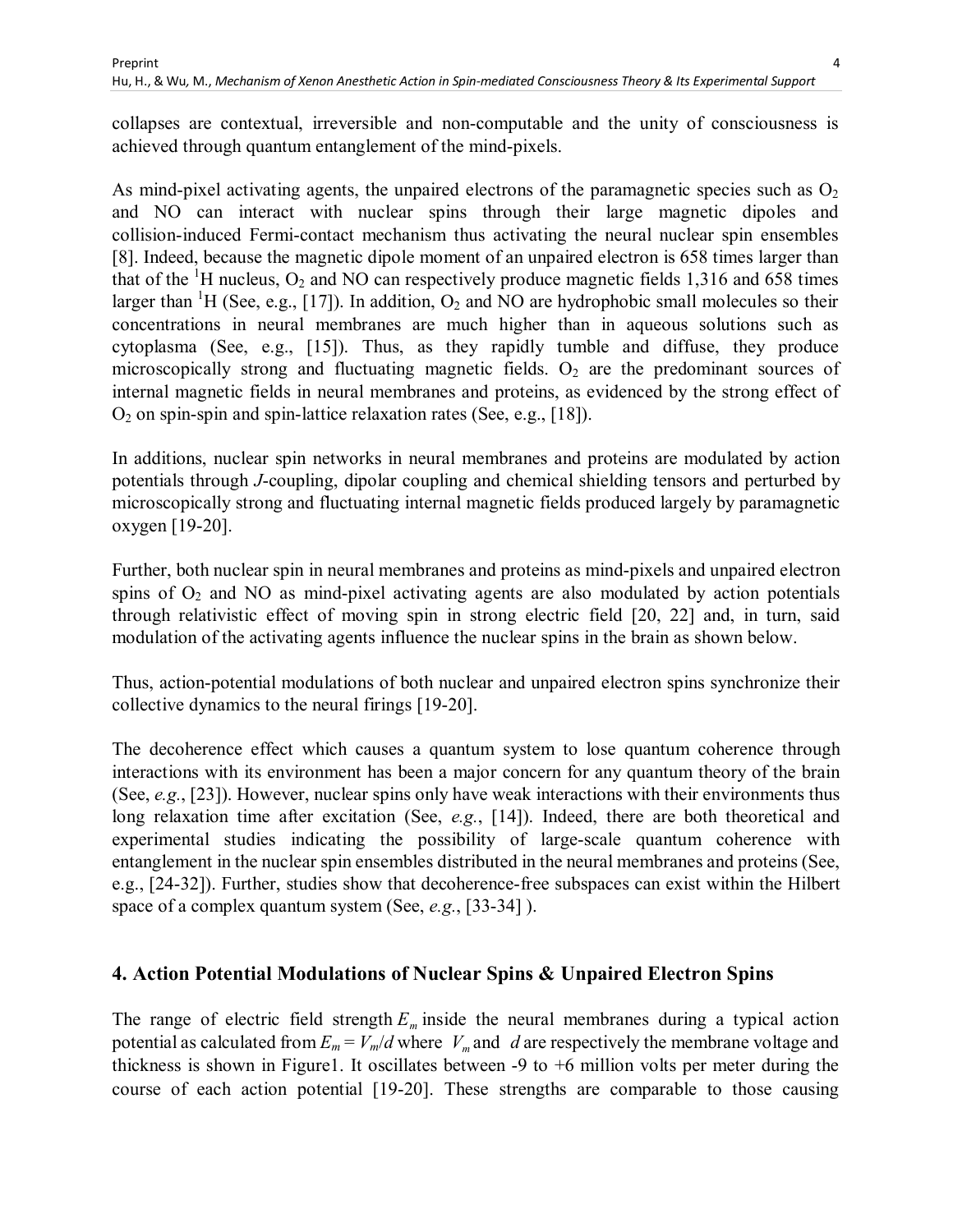electroporation of cell membranes and dielectric breakdown of many materials at which the covalent bonds of the constituent molecules are torn apart (See, *e.g.*, [35]). So it significantly affects the conformations and collective dynamics of the neural membrane components such as phospholipids, cholesterols and proteins. Indeed, voltage-dependent ion channels perform their functions through electric field induced conformation changes of the constituent protein (See, *e.g.*, [36]) and studies on the effects of electric fields on lipids support the above conclusion (See, *e.g.*, [37-38]).



**Figure 1.** Electric field strength inside neural membrane during the course of an action potential. The calculation is down by assuming a typical membrane thickness of about 10 nm and the results are shown in the unit of one million volts per meter with "-" and "+" indicating that the direction of electric field is respectively pointing outward or inward inside the neural membrane.

The nuclear spins carried by the nuclei such as  ${}^{1}H$ ,  ${}^{13}C$  and  ${}^{31}P$  inside the neural membranes and proteins form complex intra- and inter-molecular spin networks through various intra-molecular Jand dipolar couplings and both short- and long-range intermolecular dipolar couplings [19] and even through-space J-couplings (See, e.g. [39]). Since J-coupling is the indirect interaction between two nuclear spins through covalent bonds and dipolar coupling is the direct interaction of two nuclear spins through space, their strengths and anisotropies strongly depend on the conformations of the neural membrane components (See, *e.g.*, [40-41]). Further, the chemical shielding of each nuclear spin also depends on the conformations of surrounding covalent bonds (See, *e.g.*, [42]). Thus, when these spin networks are subjected to the enormous changing electric field produced during each action potential, the J-coupling, dipolar coupling and chemical shielding tensors oscillate with it [19]. Studies on the effects of electric fields on these tensors (See, *e.g.*, [40-42]) also support this conclusion.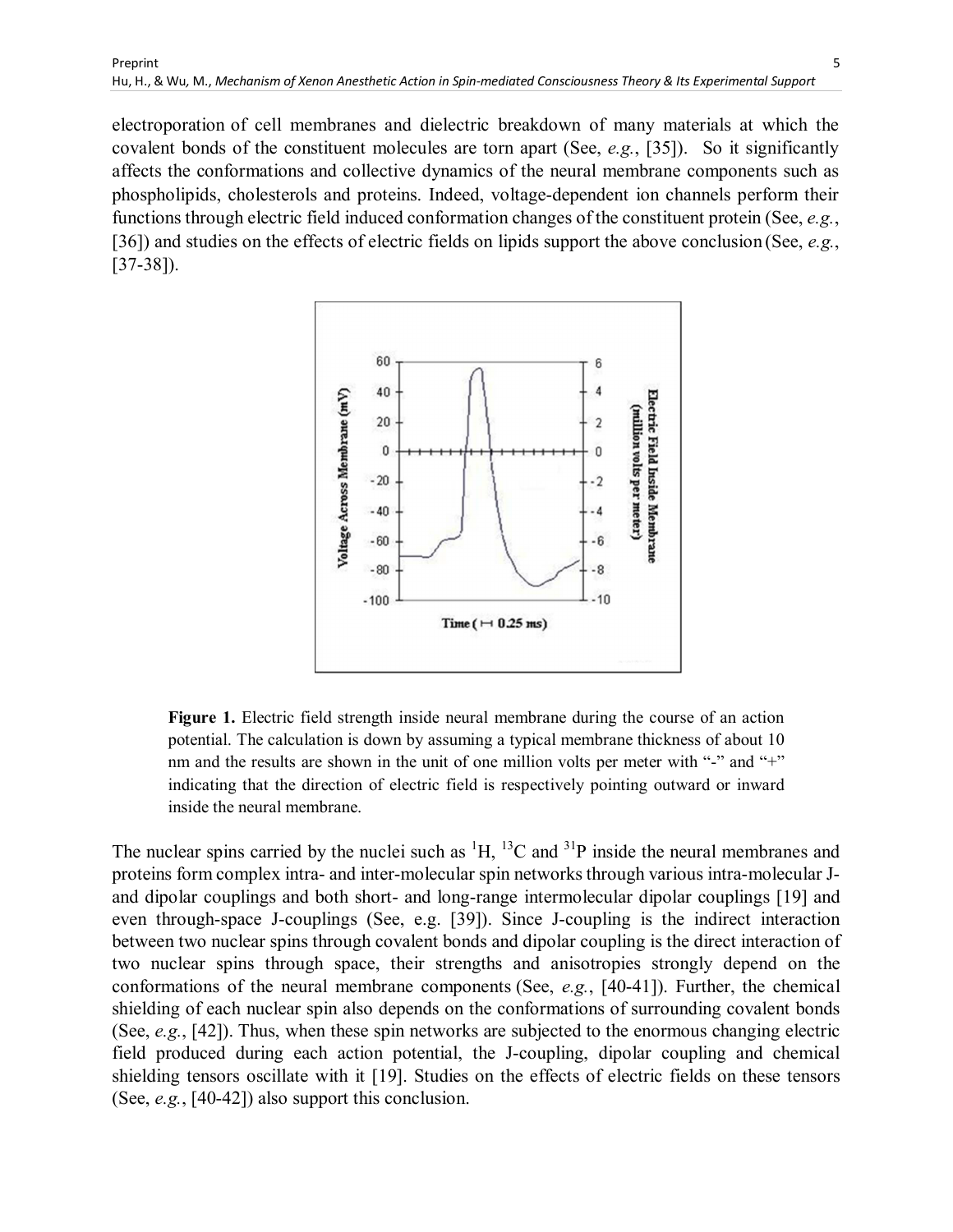Further, nuclear and electron spins interact with electric field through relativistic effect due to their motion in electric field [20, 22] – This is also the cause of spin-orbital couplings and can be vigorously derived from Dirac equation as will be shown in a separate paper. The motion producing the relativistic effect of moving nuclear spin or electron spin seeing/experiencing a magnetic field in its rest frame includes molecule motion such as rotation, electron orbital motion in an atom, rotation of multi-nucleon nucleus and motion a sub-nuclear particle such as quark inside a nucleon (proton or neutron) as illustrated below.

In special relativity, a moving particle in an electric field  $E$  sees a magnetic field  $B'$  in its own rest frame (See, e.g., [43]):

$$
\mathbf{B}' = \frac{E \times v/c^2}{\sqrt{1 - v^2/c^2}} \approx \frac{E \times v}{c^2} \tag{1}
$$

However, due to Thomas precession [44], the magnetic field  $B'$  seen by the nuclear spin I is:

$$
\boldsymbol{B}' \approx \frac{E \times v}{2c^2} \tag{2}
$$

Thus, *E* exerts a torque (twisting force) on moving proton spin **I** at speed *v* as illustrated below in Figure 2:

$$
\mathbf{f} = \mathbf{m}_I \times \mathbf{B}' = \mathbf{g}_I \mu_I \mathbf{I} \times \frac{\mathbf{E} \times \mathbf{v}}{2c^2}
$$
 (3)

Similarly, *E* exerts a torque (twisting force) on moving electron spin **S** at speed *v* as illustrated in Figure 2:

$$
\mathbf{f} = \mathbf{m}_e \times \mathbf{B}' = -\mathbf{g}_e \mu_e \mathbf{S} \times \frac{\mathbf{E} \times \mathbf{v}}{2c^2}
$$
 (4)

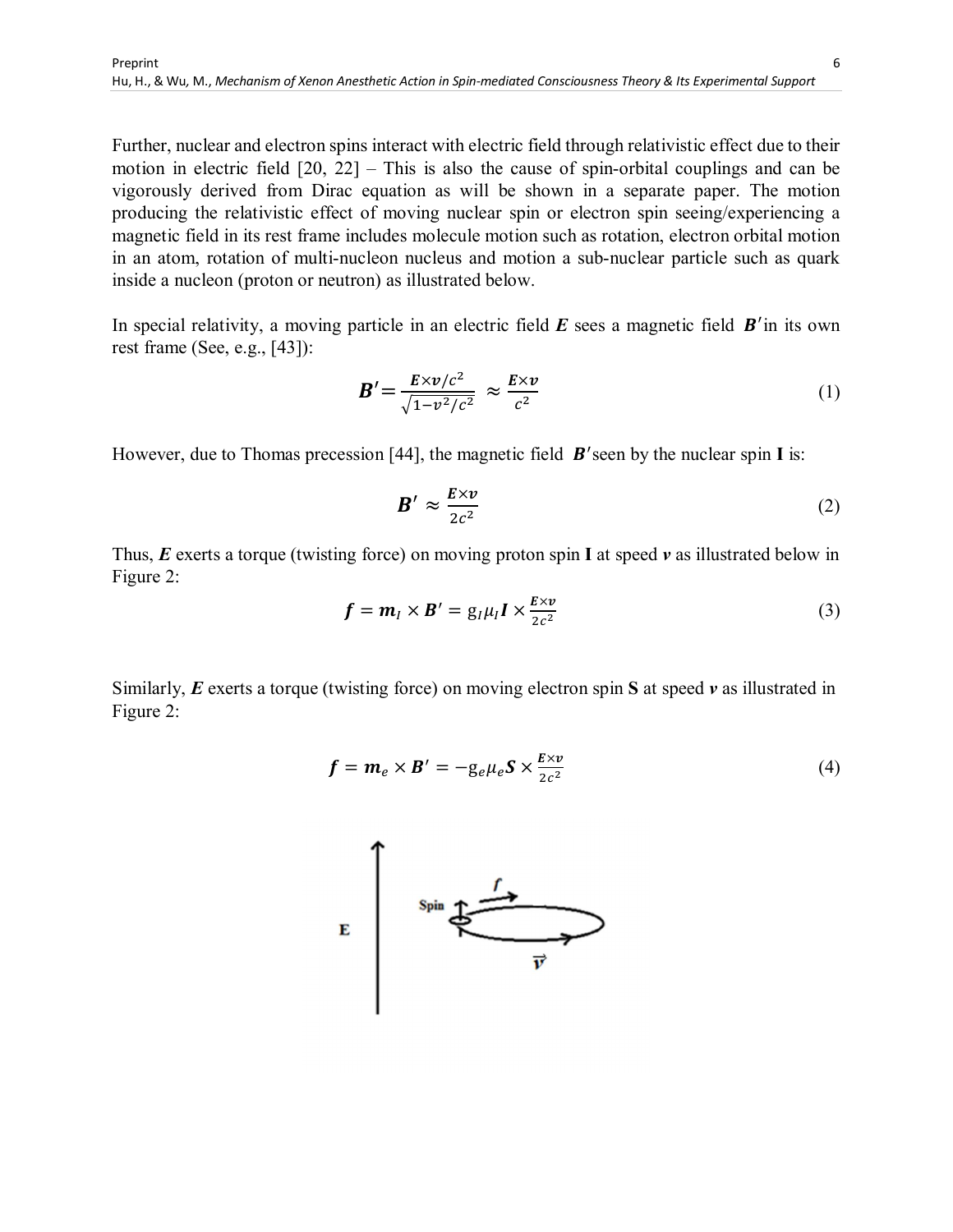**Figure 2.** Illustration of spin transverse torque/force *f* exerted on moving nuclear spin inside the neural membranes and proteins due to molecular rotation, nucleus rotation or sub-nucleon motion, or moving unpaired electron spin inside the neural membranes and proteins due to molecular rotation or atomic electron orbital motion.

Therefore, the interactions between the moving nuclear/electronic spins in neural membranes and proteins and the varying high-voltage electric fields inside neural membranes and proteins driven by action potentials are capable of directly feeding information into the neurons [20].

We now estimate the strengths of  $B'$  seen by nuclear spin and electron spin carried by various molecules in neural membranes and proteins using the formula:

$$
B' = Ev/(2c^2)
$$
 (5)

and the estimated  $E \sim 9x10^6$  *V/m* as the maximal electric field strength in neural membranes or proteins of a thickness/length  $\sim 10 \times 10^{-9}$ m.

## $(1)$  Strength of  $B'$  seen in the rest frame of rotating lipid molecule **by a nuclear-spin-carrying proton/hydrogen**

For a lipid molecule with a diameter  $\sim 0.9x10^{-9}m$  and rotation frequency along the chain  $\sim 1x10^7/s$ (See, e.g., [45]), the estimated molecular rotation speed of a spin ½ proton/hydrogen on the lipid molecule is 2 x 3.14 x  $0.45 \times 10^{-9}$  m x  $1 \times 10^{7}$ /s =  $0.0283$  m/s.

Thus, B'seen on lipid molecule rest frame by a proton/hydrogen atom due to rotation along the chain is  $\sim (9x10^6 V/m \times 0.0283 m/s)/(2x(2.99x10^8 m/s)^2 = 7.122 \times 10^{-13} V/s/m^2$  (Tesla), that is, 0.7122 pico-Tesla.

## $(2)$  Strength of  $B'$  seen in the rest frame of rotating nucleus of multiple nucleons such as deuteron,  $C^{13}$ ,  $P^{31}$  and  $Xe^{129}$  by a nuclear-spin-carrying proton/neutron

For a nucleus of multiple nucleons with diameter  $\sim 4.2 \times 10^{-15} m$  (e.g., deuteron) and rotation frequency  $\sim$  4.74 x 10<sup>21</sup>/s (See, e.g., [46]), the estimated rotation speed of the nucleus is  $\sim$  2 x 3.14  $x 2.1 x 10^{-15} m x 4.74 x 10^{21} / s = 58.95 x 10^{6} m/s.$ 

Thus, B'seen in the nucleus rest frame by a spin  $\frac{1}{2}$  nucleon (proton or neutron) due to rotation of nucleus of multiple nucleons is  $\sim (9x10^6 \text{ V/m x } 58.95 \text{ x } 10^6 \text{ m/s})/(2x(2.99x10^8 \text{ m/s})^2 = 14.836 \text{ x } 10^{-4}$  $V_s/m^2$  (Tesla), that is, 14.836 Gauss or 1.484 milli-Tesla.

## $(3)$  Strength of  $B'$  seen in the rest frame of rotating sub-nucleon particle **such as a spin-carrying quark inside a nucleon**

For a nucleon with rotating sub-nuclear particle with orbital diameter  $\sim 0.8$  x  $10^{-15}$ m (e.g., the size of a proton) and rotation frequency  $\sim$  4.74 x 10<sup>21</sup>/s (a pure guess based on [46]), the estimated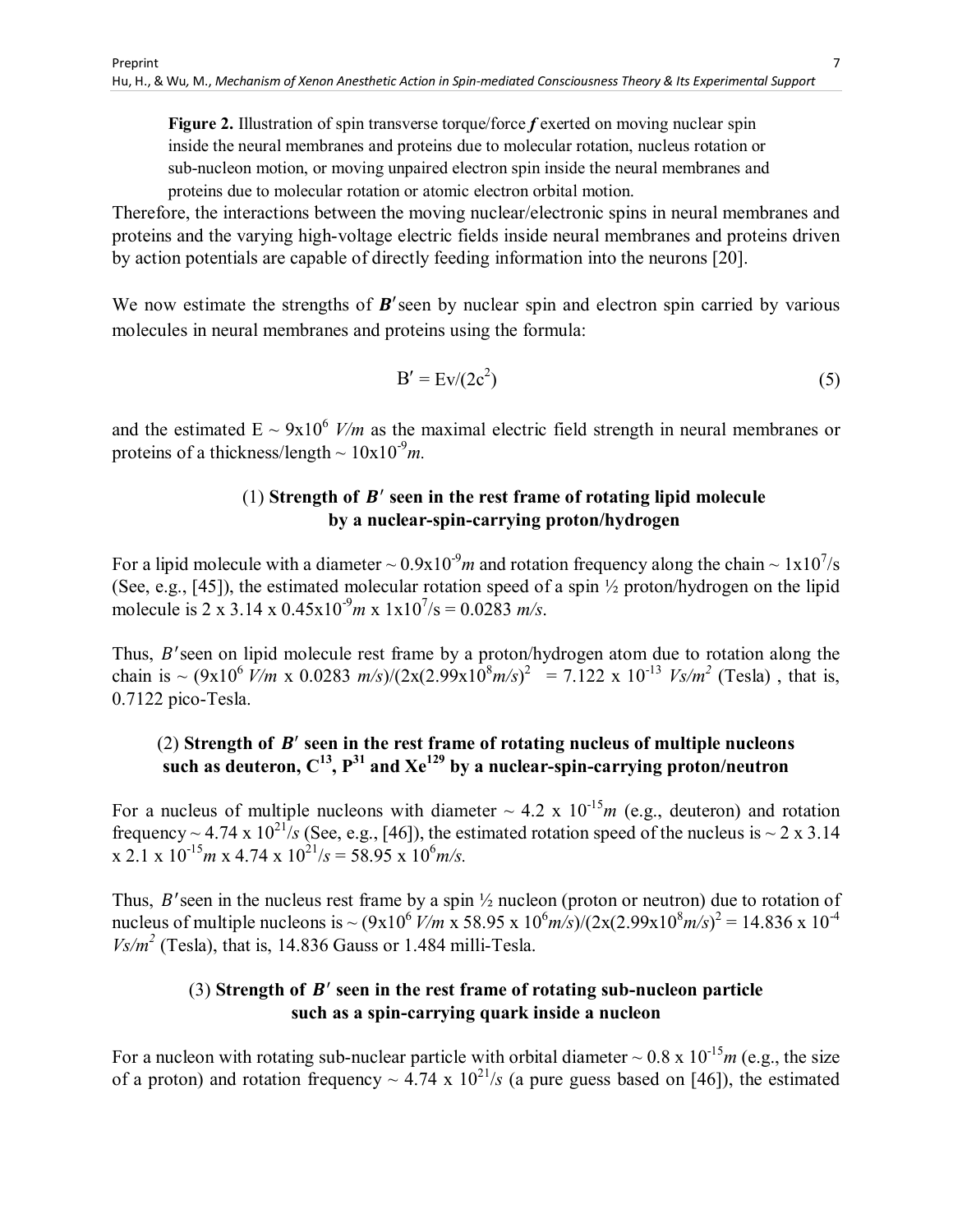orbital speed of a sub-nuclear particle inside a nucleon is  $\sim 2 \times 3.14 \times 0.4 \times 10^{-15}$  m x 4.74 x  $10^{21}/s$  =  $11.907 \times 10^6$  m/s.

Thus, B'seen in the sub-nucleon rest frame by a spin  $\frac{1}{2}$  sub-nucleon particle due to sub-nucleon rotation is  $\sim$  (9x10<sup>6</sup> *V/m* x 11.907 x 10<sup>6</sup>*m/s*)/(2x(2.99x10<sup>8</sup>*m/s*)<sup>2</sup> = 2.997 x 10<sup>-4</sup> *Vs/m*<sup>2</sup> (Tesla), that is, 2.997 Gauss or 0.300 milli-Tesla.

## (4) Strength of B' seen in the rest frame of rotating oxygen molecule **by an unpaired electron spin**

For an oxygen molecule with size/diameter  $\sim 3.46 \times 10^{-11} m$  and rotation frequency  $\sim 1.07 \times 10^{12} / s$ (See, e.g., [47]), the estimated rotation speed of a spin-carrying unpaired electron on the oxygen molecule in neural membranes or proteins is 2 x 3.14 x 1.73 x  $10^{-11}$ m x 1.07 x $10^{12}$ /s = 1.162 x  $10^{2}$ *m/s*.

Thus, B'seen in the rest frame of oxygen molecule by a spin-carrying unpaired electron due to rotation of oxygen molecule is ~  $(9x10^6 V/m \times 1.162 \times 10^2 m/s)/(2x(2.99x10^8 m/s)^2 = 2.924 \times 10^{-9}$  $V_s/m^2$  (Tesla), that is, 2.924 nano-Tesla.

## $(5)$  Strength of  $B'$  seen in the rest frame of electron orbital in oxygen molecule **by an unpaired electron spin**

The estimated electron orbital speed in a Bohr atom is *~c*/137 (See, e.g., [48]). Using this speed as an estimate of the electron orbital speed in oxygen molecule,  $B'$  seen in the rest frame of electron orbital by a spin-carrying unpaired electron due to electron orbital motion is  $\sim (9x10^6 V/m x (1/137))$  $x \frac{2.99x10^8 m}{s}$ /(2x(2.99x10<sup>8</sup> $m/s$ )<sup>2</sup> = 54.93 x10<sup>-6</sup>*Vs/m*<sup>2</sup> (Tesla), that is, 54.93 micro-Tesla or 0.549 Gauss.

We now illustrate action potential modulations of two intra- or inter-molecular nuclear-spin system **I1** and **I2** inside neural membranes or proteins by the following heuristic Hamiltonian:

$$
\hat{H} = -\hbar \gamma_1 \hat{\mathbf{I}}_1 \cdot (\mathbf{1} - \mathbf{\sigma}_{1R} - \mathbf{\sigma}_{1A}) \cdot (\mathbf{B}_{1i} + \mathbf{B}_{1e} + \mathbf{B}'_1) - \hbar \gamma_2 \hat{\mathbf{I}}_2 \cdot (\mathbf{1} - \mathbf{\sigma}_{2R} - \mathbf{\sigma}_{2A}) \cdot (\mathbf{B}_{2i} + \mathbf{B}_{2e} + \mathbf{B}'_2) +
$$
\n
$$
h \hat{\mathbf{I}}_1 \cdot (\mathbf{J}_R + \mathbf{J}_A) \cdot \hat{\mathbf{I}}_2 + h \hat{\mathbf{I}}_1 \cdot (\mathbf{D}_R + \mathbf{D}_A) \cdot \hat{\mathbf{I}}_2 \tag{6}
$$

where  $\mathbf{B}_{1i}$ ,  $\mathbf{B}_{1e}$ ,  $\mathbf{B}_{1}^{\prime}$ ,  $\mathbf{B}_{2i}$ ,  $\mathbf{B}_{2e}$  and  $\mathbf{B}_{2}^{\prime}$  are respectively the internal, external and relativistic-effect magnetic fields at the locations of first and second spins,  $\gamma_1$  and  $\gamma_2$  are respectively the gyromagnetic ratios of the said first and second spins, and other terms are explained below.

In the above equation (6), the two nuclear spins are coupled to each other through J-coupling tensor (including "through space" J-coupling, see, e.g., [39])  $J = J_R + J_A$ , where  $J_R$  is for resting potential and **J**A accounts for contribution from action potential modulation, and dipolar coupling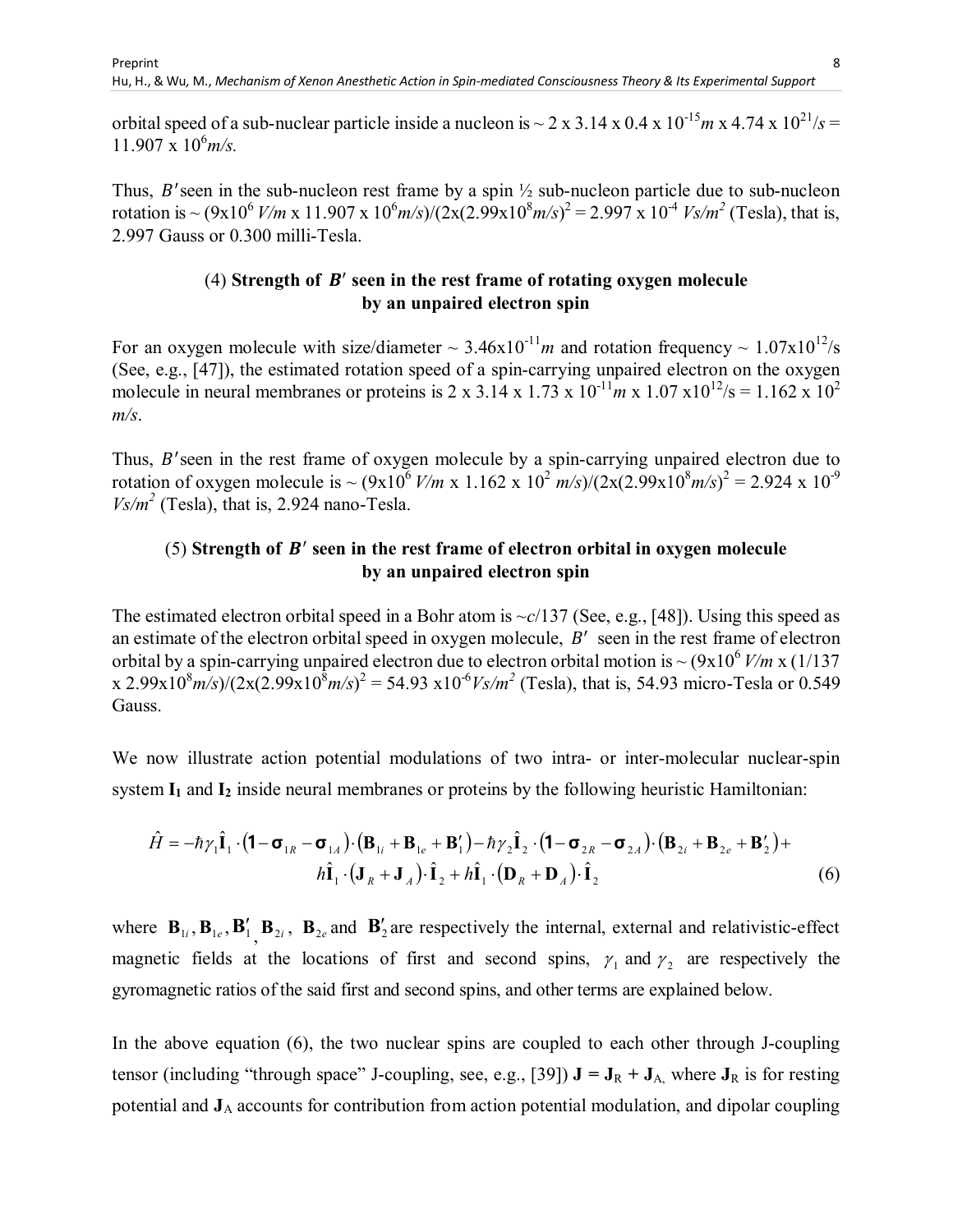tensor  $\mathbf{D} = \mathbf{D}_R + \mathbf{D}_A$ , where  $\mathbf{D}_R$  is for resting potential and  $\mathbf{D}_A$  accounts for contribution from action potential modulation (19). Second, chemical shielding tensor of each nuclear spin which also contains contribution from action potential modulation of its surrounding covalent bonds are taken into account - For the first spin  $\sigma_1 = \sigma_{1R} + \sigma_{1A}$  and for the second spin  $\sigma_2 = \sigma_{2R} + \sigma_{2A}$  where **σ**<sub>1*R*</sub> and **σ**<sub>2*R*</sub> are the chemical shielding tensors at resting potential and **σ**<sub>1*A*</sub> and **σ**<sub>2*A*</sub> are the first-order contribution to  $\sigma_1$  and  $\sigma_2$  respectively from action potential modulations. Third, the effects of internal magnetic field **B***<sup>i</sup>* from other spins, external magnetic field **B***<sup>e</sup>* and the magnetic field **B** due to relativistic effect on moving nuclear spin in the electric field of action potentials are also taken into accounts (20).

In the above equation (6),  $J_A$ ,  $D_A$ ,  $\sigma_{1A}$ ,  $\sigma_{2A}$ ,  $B_{1i}$ ,  $B'_1$ ,  $B_{2i}$  and  $B'_2$  are all functions of membrane voltage  $V_m$  which is driven by action potentials. Thus, the above Hamiltonian of interaction allows the action potentials to modulate nuclear spin dynamics through J-coupling, dipolar coupling, chemical shift, internal magnetic field and relativistic effect of moving spin in electric field of the action potential. Importantly, the spin-spin interaction in the above Hamiltonian causes the two nuclear spins in the two-spin system to form entangled quantum states known as Bell States.

We further illustrate the action potential modulations of one nuclear-spin system **I** and one unpaired electron spin **S** inside neural membranes or proteins by the following heuristic Hamiltonian:

$$
\hat{H} = -\hbar \gamma_I \hat{\mathbf{I}} \cdot (\mathbf{1} - \mathbf{\sigma}_R - \mathbf{\sigma}_A) \cdot (\mathbf{B}_{Ii} + \mathbf{B}_{Ie} + \mathbf{B}'_I) + \hbar \gamma_S \hat{\mathbf{S}} \cdot (\mathbf{B}_{Si} + \mathbf{B}_{Se} + \mathbf{B}'_S) + h \hat{\mathbf{I}} \cdot (\mathbf{A}_R + \mathbf{A}_A) \cdot \hat{\mathbf{S}} \tag{7}
$$

where  $\mathbf{B}_{I_i}, \mathbf{B}_{I_e}, \mathbf{B}'_I, \mathbf{B}_{S_i}, \mathbf{B}_{S_e}$  and  $\mathbf{B}'_S$  are respectively the internal, external and relativistic-effect magnetic fields at the locations of nuclear-spin system **I** and unpaired electron spin S,  $\gamma_I$  and  $\gamma_S$ are respectively the gyromagnetic ratios of the said nuclear spin and unpaired electron spin, and other terms are explained below.

In the above equation (7), the nuclear spin and unpaired electron spin are coupled to each other through dipolar coupling tensor  $A = A_R + A_A$ , where  $A_r$  is for resting potential and  $A_a$  accounts for contribution from action potential modulation. Second, chemical shielding tensor  $\sigma$  of the nuclear spin which also contains contribution from action potential modulation of its surrounding covalent bonds are taken into account, That is,  $\sigma = \sigma_R + \sigma_A$  where  $\sigma_A$  is the first-order contribution to  $\sigma$ from action potential modulations. Third, the effects of internal magnetic field magnetic field **B***i*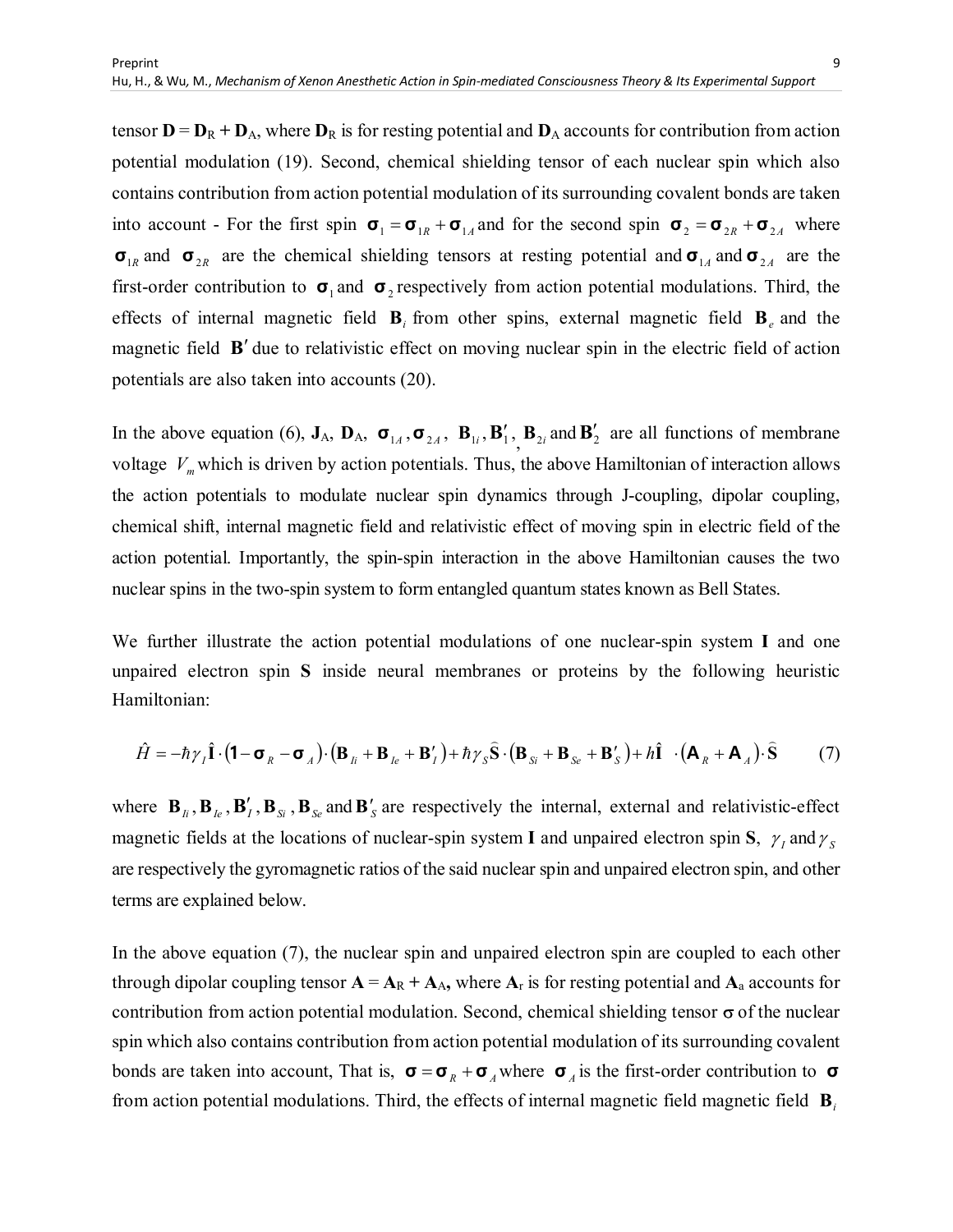from other spins, external magnetic field  $\mathbf{B}_e$  and the magnetic field  $\mathbf{B}'$  due to relativistic effect of moving spin in the electric field of action potential are taken into accounts.

In equation (7),  $A_a$ ,  $\sigma_A$ ,  $B_{I_i}$ ,  $B_{I_i}$ ,  $B_{S_i}$  and  $B_S$  are all functions of membrane voltage  $V_m$  which is driven by action potential. The above Hamiltonian of interactions allows unpaired electron spin **S** of O2 and/or NO to activate/polarize/interact with nuclear spin **I** and the action potentials to modulate nuclear-electronic two-spin system dynamics through dipolar coupling, chemical shift, internal magnetic field and relativistic effect of moving spin in electric field of the action potential. Importantly, the nuclear spin and electron spin interaction in the above Hamiltonian cause the two spins to form entangled quantum states known as Bell States.

The above considerations of simple two-spin systems in neural membranes and/or protein illustrate that the neural spin networks inside the membranes are capable to form complex modulated structures through action potential driven oscillations of *J-*coupling, dipolar coupling and chemical shielding tensors plus oscillations of internal magnetic field and relativistic effect of moving spin in electric field of the action potentials [8, 19-20]. Thus, the neural spike trains of various frequencies can directly input information carried by them into these spin networks [8, 19-20].

The fluctuating internal magnetic fields are produced by the paramagnetic species such as  $O_2$  and NO and spin-carrying nuclei themselves such as  ${}^{1}H$ ,  ${}^{13}C$  and  ${}^{31}P$ . Table 1 shows the maximal magnetic field strengths produced by the magnetic dipoles of the unpaired electrons of  $O_2$  and NO and the nucleus of <sup>1</sup>H along the axes of said dipoles at given distances [19]. Because the magnetic dipole moment of an unpaired electron is 658 times larger than that of the  ${}^{1}H$  nucleus, O<sub>2</sub> and NO can respectively produce magnetic fields  $1,316$  and  $658$  times larger than  $H[19]$ .

As distance *r* increases, the strength of the magnetic dipole field quickly attenuate according to

$$
B_i = \frac{\mu_0 m}{4\pi r^3} \tag{8}
$$

where  $\mu_0$  is the permeability of free space and *m* is the magnetic dipole moment. As mentioned earlier,  $O_2$  and NO are hydrophobic small molecules so their concentrations in neural membranes are much higher than in aqueous solutions such as cytoplasma (See, e.g., [15]). As they rapidly tumble and diffuse, they produce microscopically strong and fluctuating magnetic fields. Indeed,  $O<sub>2</sub>$  are the predominant sources of internal magnetic fields in neural membranes as evidenced by the strong effect of  $O_2$  on spin-spin and spin-lattice relaxation rates (See, e.g., [15, 18]).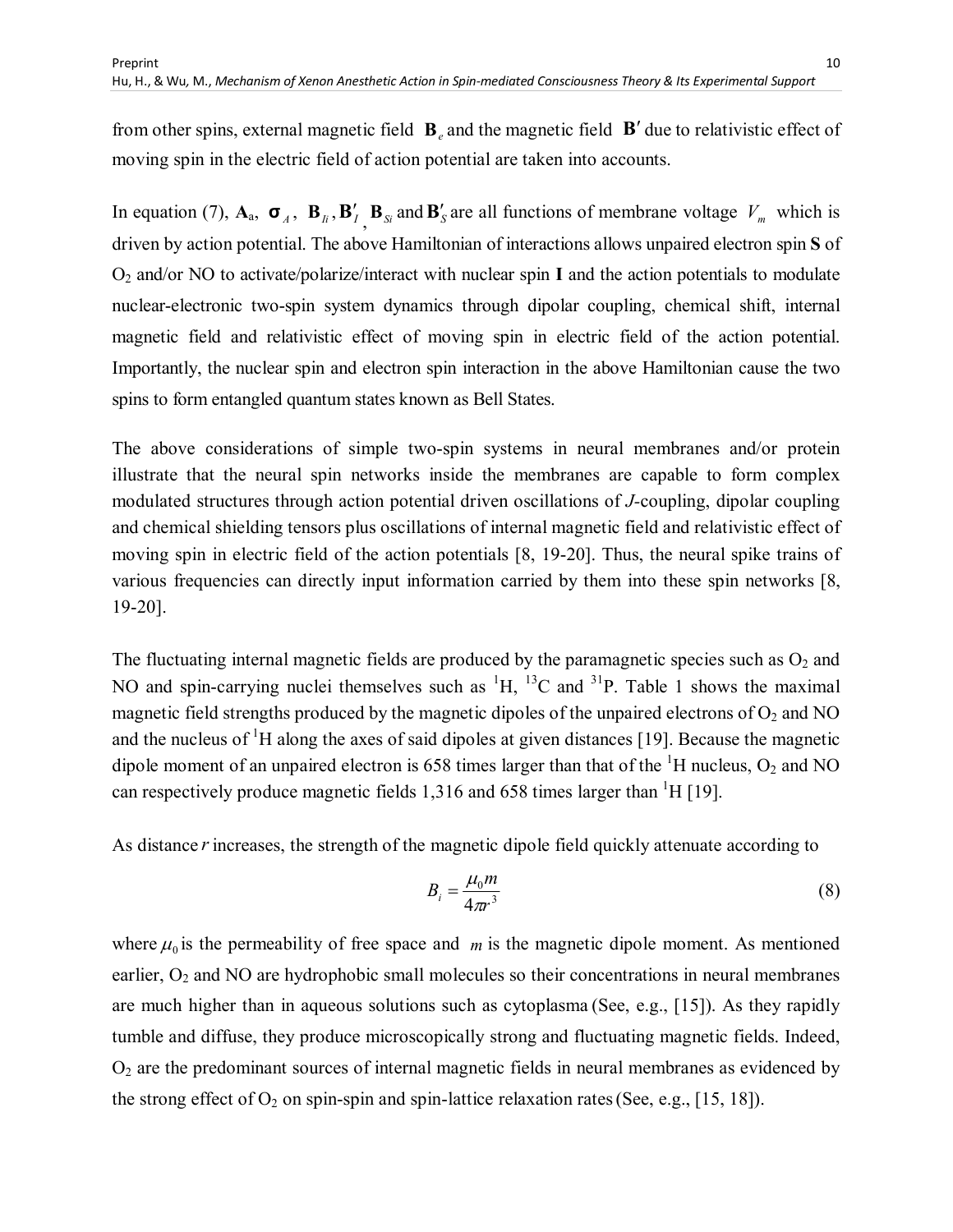| <b>Table 1.</b> Magnetic Fields Produced by $O_2$ , NO and <sup>1</sup> H |              |            |             |
|---------------------------------------------------------------------------|--------------|------------|-------------|
| Distance $(\AA)$                                                          | $O2$ (Tesla) | NO (Tesla) | $H$ (Tesla) |
| 1.0                                                                       | 3.713940     | 1.856970   | 0.002821    |
| 2.0                                                                       | 0.464243     | 0.232122   | 0.000353    |
| 3.0                                                                       | 0.137553     | 0.068777   | 0.000104    |
| 4.0                                                                       | 0.058030     | 0.029015   | 0.000044    |
| 5.0                                                                       | 0.029712     | 0.014856   | 0.000023    |
| 10.0                                                                      | 0.003714     | 0.001857   | 0.000003    |

Again, these fluctuating internal magnetic fields are modulated by action potentials through relativistic effects on nuclear/electronic spins moving in electric field and continuously perturb the neural spin networks. The intensities of said perturbations depend on the concentrations of  $O_2$  and NO that are highly regulated in the brain. Thus, these modulated perturbations not only activate various neural spin networks but also are likely capable of enhancing the synchronization of these dynamics to the neural spike trains through non-linear processes such as stochastic resonance that is known to occur in the brain (See, e.g., [49-51]).

The collective dynamics of the neural spin networks under modulations by action potentials and perturbations by fluctuating internal magnetic fields which are also modulated by action potentials represent meaningful information to the brain [19-20, 22]. An analogy is the mechanism of liquid crystal display (LCD) where information-carrying electric voltages applied to the pixel cells change the optical properties of the constituent molecules such that when lights pass through these cells their phases get rotated differently which in turn represent different information to the viewer of the LCD screen (See, e.g., [52]). Accordingly, the cause of unconsciousness by general anesthetics can be explained as the direct consequence of their effects the  $O_2$  and/or NO pathways inside neural membranes and proteins and/or the neural membrane structures themselves [7-8, 19-20].

However, how can one explains that cognitive functions seem in general insensitive to environmental and even medical strength external magnetic fields such as those generated by the power lines and the ones used in MRI? It is argued that most of these disturbances do not represent meaningful information to the brain and, further, the brain likely have developed other mechanisms through evolution to counter the effects of external magnetic fields. In the cases where external magnetic disturbances were reported to have observable effects on cognition, the above discussions provide a basis for interpreting these effects as said disturbances contain meaningful information to the brain [7-8, 19-20].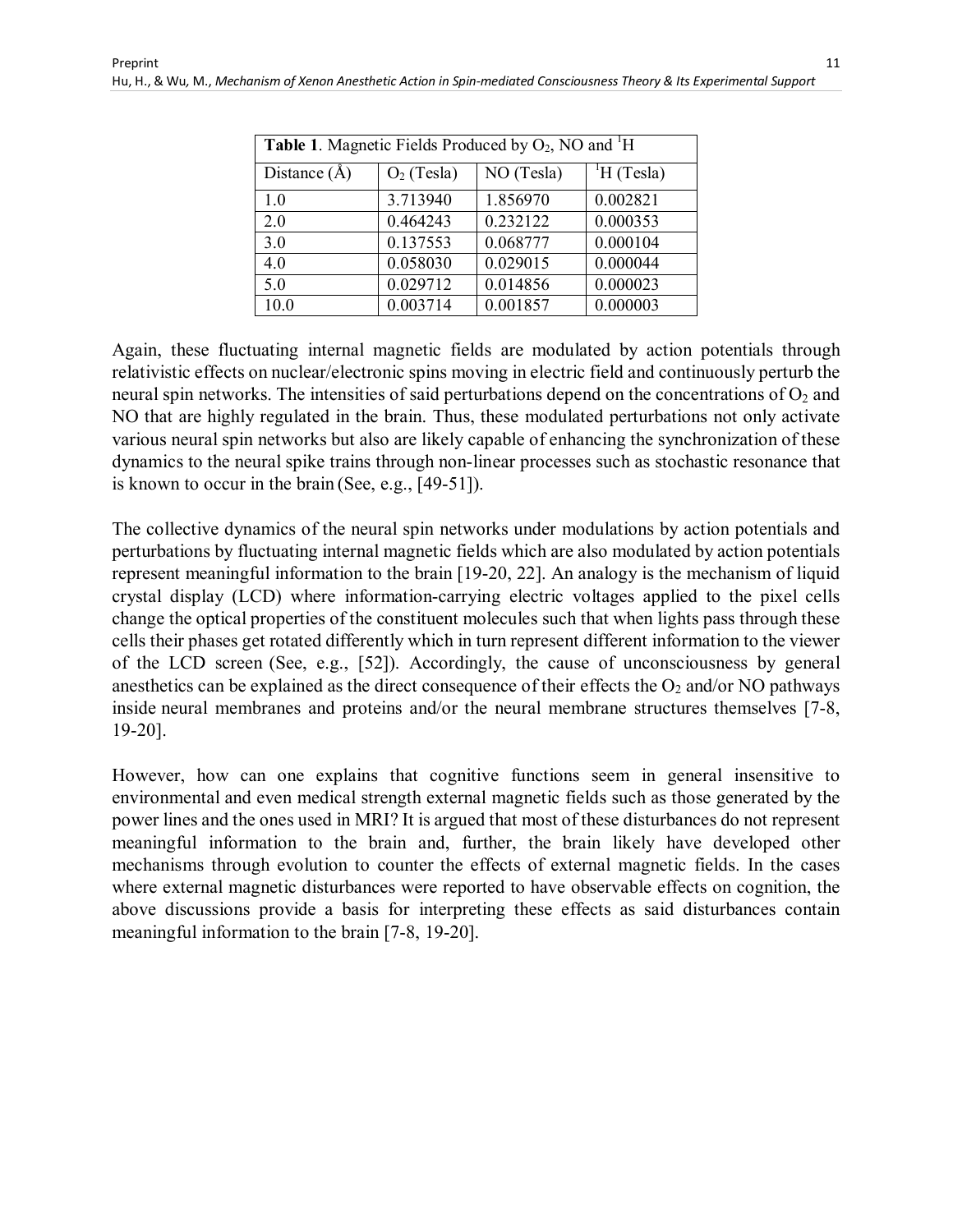#### **4. Mechanism of Xenon Anesthetic Action in Spin-mediated Consciousness Theory**

We describe here mechanism of anesthetic action in accordance with the spin-mediated theory as put forward in 2002 [8]. Figure 3(a) schematically shows the normal diffusion of  $O_2$  and NO without anesthetics dissolved into the neural membranes and proteins. As these molecules rapidly diffuse through the membranes, they interact with the neural membrane components and generate strong and fluctuating internal magnetic fields which are modulated by action potentials thus activating the nuclear spin ensembles inside these membranes. Figure 3(b) schematically shows anesthetic perturbations of  $O_2$  and NO pathways and neural membranes themselves by anesthetic molecules and xenon atoms and the resulting distortion and/or obstruction of these pathways. Such perturbations render  $O_2$  and NO not able to perform their normal activation functions thus resulting in unconsciousness.



**Figure 3**. Illustration of anesthetic action. **a** shows the normal diffusion of  $O_2$  without anesthetics dissolved into neural membranes. **b** shows xenon and anesthetic molecule perturbations of  $O_2$  pathways and neural membranes themselves.

Further, as illustrated in Figure 4 below, anesthetic molecules and xenon atoms perturb not only oxygen transport across cell membranes but also its lateral movement within the membrane and the movement within a hydrophobic pocket of the protein.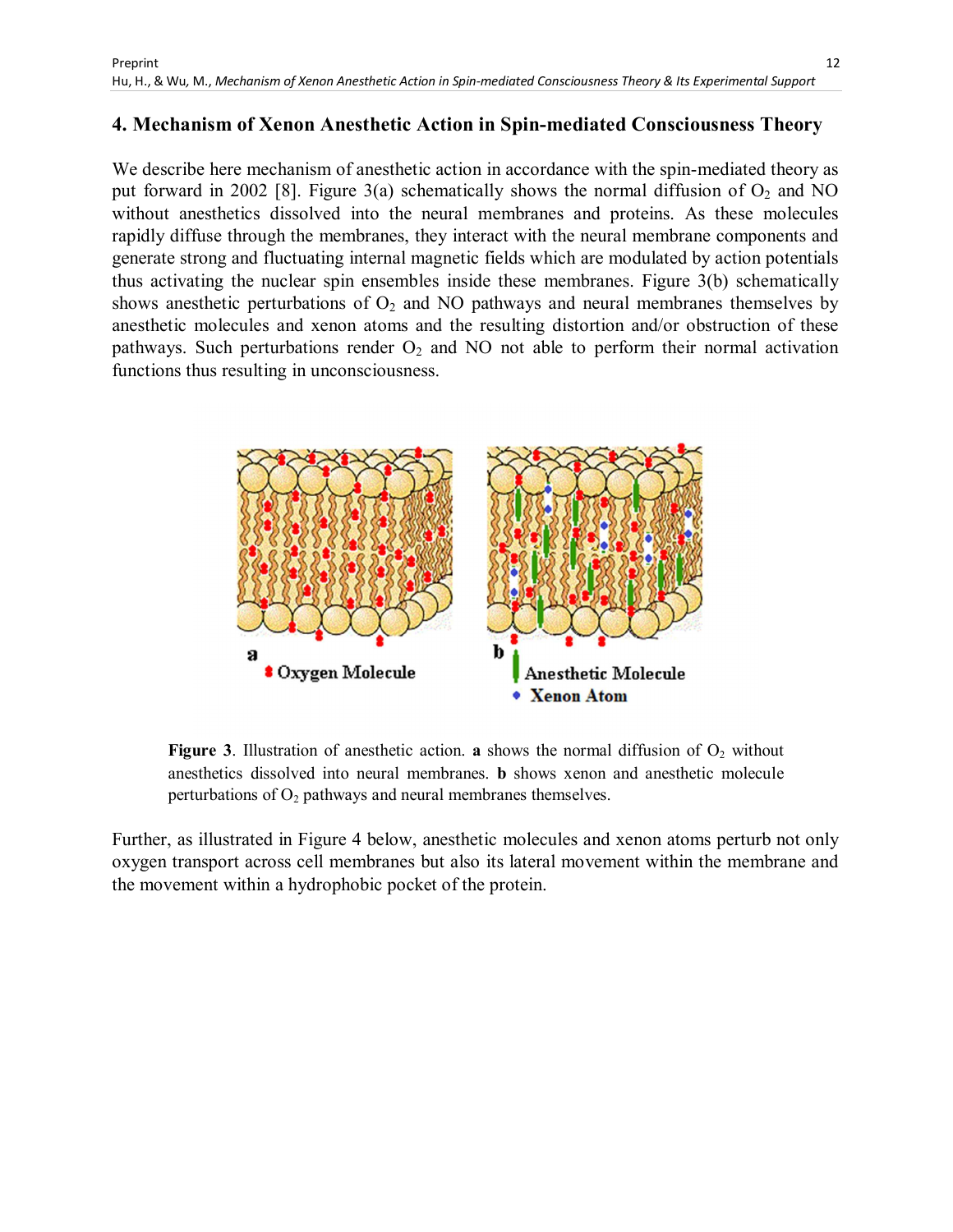

**Figure 4**. Perturbation of oxygen pathways in membranes and proteins by anesthetic molecules and xenon atoms. According to spin-mediated consciousness theory, anesthetic molecules and xenon atoms block, dislocate, distort or otherwise interfere with  $O_2$  and/or NO pathways in both membranes and proteins. They perturb not only oxygen transport across cell membranes but also its lateral movement within the membrane and the movement within a hydrophobic pocket of the protein.

Using the above system of one nuclear-spin **I** and one (or two) unpaired electron spin **S** inside neural membranes or proteins under the action potential modulation as an illustration, one may write a heuristic Hamiltonian for the two-spin system as:

$$
\hat{H} = -\hbar \gamma_I \hat{\mathbf{I}} \cdot (\mathbf{1} - \mathbf{\sigma}_R - \mathbf{\sigma}_A) \cdot (\mathbf{B}_{I} + \mathbf{B}_{I} + \mathbf{B}'_I) + \hbar \gamma_S \hat{\mathbf{S}} \cdot (\mathbf{B}_{S} + \mathbf{B}_{S} + \mathbf{B}'_S) + h \hat{\mathbf{I}} \cdot (\mathbf{A}_{I} + \mathbf{A}_{I}) \cdot \hat{\mathbf{S}} \tag{9}
$$

After the unpaired-electron-carrying molecule such as  $O_2$  or NO is displaced by an anesthetic such as xenon 132 or xenon 134 which has no unpaired electron spin and nuclear spin, the Hamiltonian becomes:

$$
\hat{H} = -\hbar \gamma_I \hat{\mathbf{I}} \cdot (\mathbf{1} - \mathbf{\sigma}_R - \mathbf{\sigma}_A) \cdot (\mathbf{B}_{Ii} + \mathbf{B}_{Ie} + \mathbf{B}'_I)
$$
\n(10)

which contains no interaction between nuclear spin  $I$  and the activating agent  $O_2$  or NO.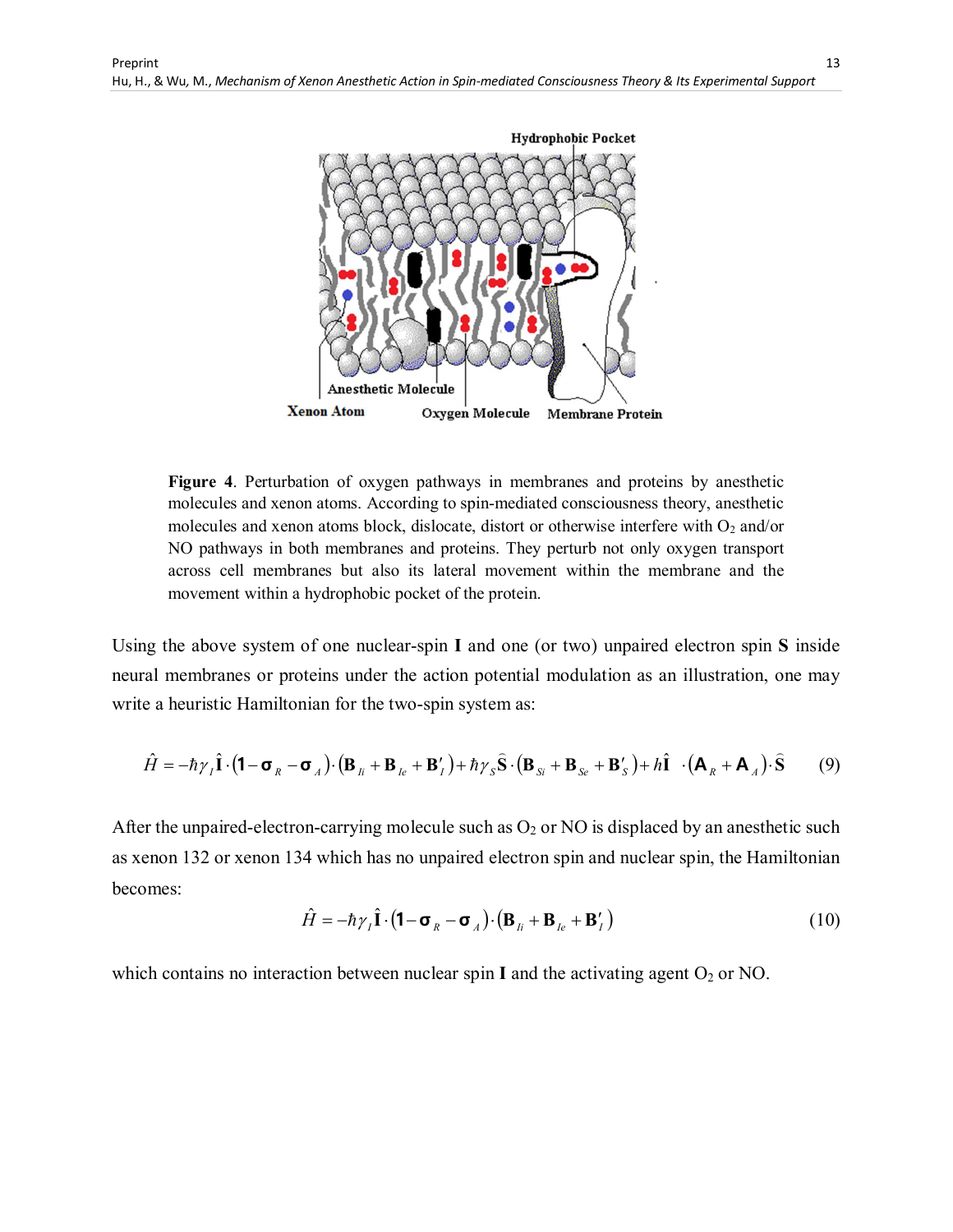On the other hand, if the unpaired-electron-carrying molecule such as  $O<sub>2</sub>$  or NO is displaced by an anesthetic such as xenon 129 or xenon 131 which has no unpaired electron spin but has nuclear spin  $I_2$ , the Hamiltonian  $(9)$  becomes:

$$
\hat{H} = -\hbar \gamma_I \hat{\mathbf{i}} \cdot (\mathbf{1} - \mathbf{\sigma}_R - \mathbf{\sigma}_A) \cdot (\mathbf{B}_{Ii} + \mathbf{B}_{Ie} + \mathbf{B}'_I) - \hbar \gamma_2 \hat{\mathbf{i}}_2 \cdot (\mathbf{1} - \mathbf{\sigma}_{2R} - \mathbf{\sigma}_{2A}) \cdot (\mathbf{B}_{2i} + \mathbf{B}_{2e} + \mathbf{B}'_2) +
$$
\n
$$
h \hat{\mathbf{i}} \cdot (\mathbf{J}_R + \mathbf{J}_A) \cdot \hat{\mathbf{i}}_2 + h \hat{\mathbf{i}} \cdot (\mathbf{D}_R + \mathbf{D}_A) \cdot \hat{\mathbf{i}}_2 \tag{11}
$$

which contains both intermolecular ('through space'') J-coupling (See, e.g., [39]) and dipolar coupling between nuclear spin **I** and xenon 129 or xenon 131's nuclear spin **I**2 modulated by action potentials – These modulated couplings may then attenuate the anesthetic potency of nuclear-spin-carrying xenon 129 and xenon 131.

#### **5. The Experimental Results by Li** *et. el.* **with Xenon Isotopes Applied to Mice**

Recently, Li *et. al.* postulated that xenon isotopes might have different anesthetic potencies and experimentally tested the postulates in mice [11]. They found that "[t]he potency of two xenon isotopes with nuclear spin, xenon 129 and xenon 131, is less than the potency of two xenon isotopes, xenon 132 and xenon 134, that do not have nuclear spin<sub>[</sub>; t]his difference in potency cannot be explained, either by differences in outer electron shells (there are none) or the variations in atomic mass "[11] .

The conclusion by Li et. al. is that "[x]enon isotopes with nuclear spin are less potent than those without, and polarizability cannot account for the difference[; t]he lower anesthetic potency of  $129$ Xe may be the result of it participating in conscious processing and therefore partially antagonizing its own anesthetic potency" [11] .

Li *et. al.* suggest that "the quantum property of nuclear spin in the monoatomic anesthetic xenon promotes conscious processes at the xenon site of action, consistent with theories proposing quantum mechanisms in consciousness" and speculate that quantum entanglement of nuclear spins may be involved in consciousness [11].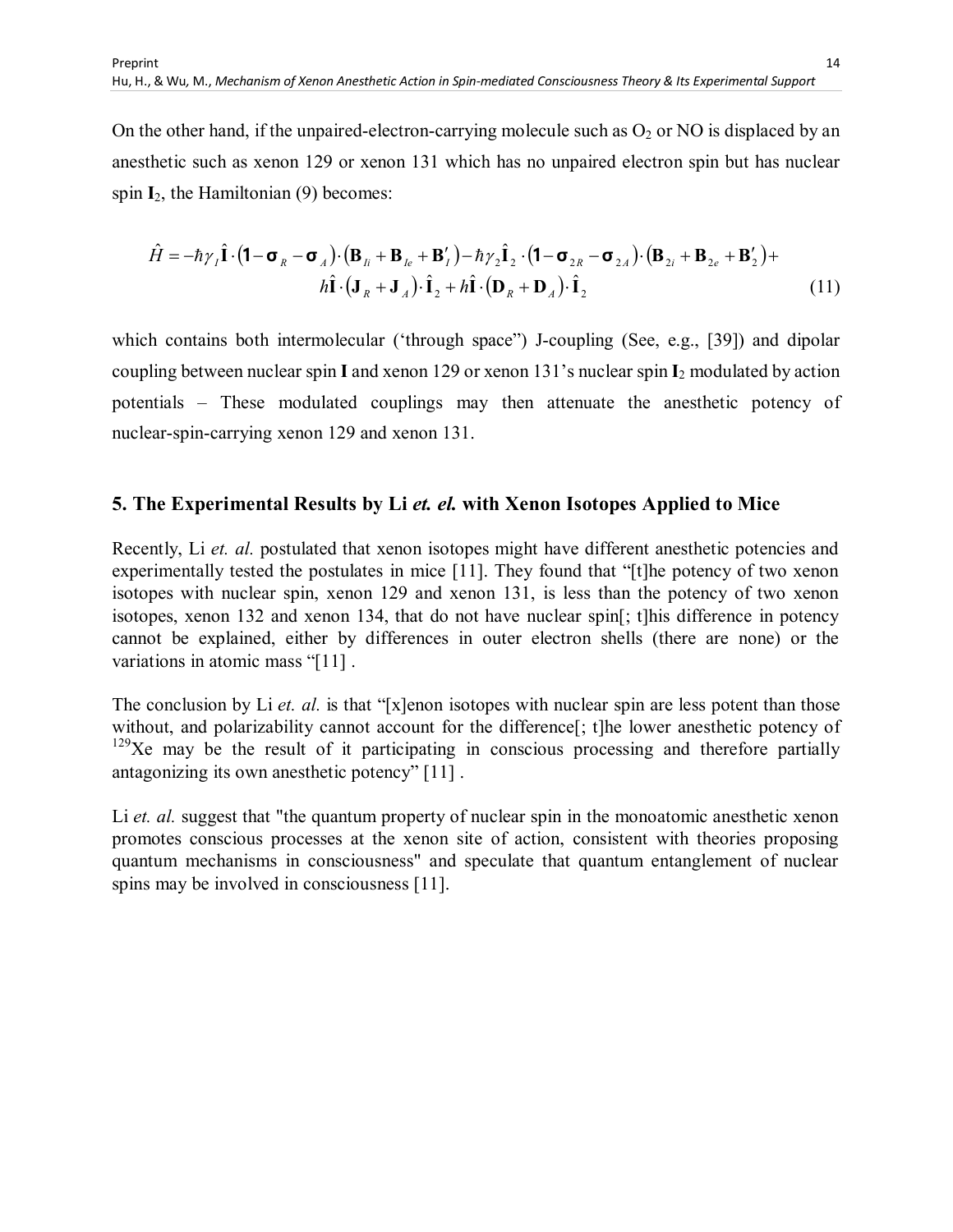# **6. Discussions & Conclusions**

As shown and discussed above, spin-mediated consciousness theory [8, 19-20, 22] naturally explains the attenuation of the anesthetic potency of nuclear-spin-carrying xenon 129 and xenon 131 found by Li *et. al.*[11].

Therefore, the important results of Li *et. al.* [11], if replicable, provide direct and strong support to the spin-mediated consciousness theory put forward in 2002 [8] by the herein authors and its later developments [19-20, 22].

Li et. al. [11] did not provide a detailed mechanism of their own to explain their results but cites some work done recently on possible role of nuclear spin in consciousness or cognition in order to offer a plausible explanation. However, it is herein authors' views that the work cited by Li *et. al.* on the subject may be largely without merits to be discussed in the future if the circumstances call for such discussions.

For whatever reason (hopefully benign such as oversight), Li *et. al.* [11] did not cite or mention [8] which was the first, to the best knowledge of the herein first author, to propose nuclear/electron spin mediated/based consciousness theory back in 2002.

Among other plausible explanations of Li *et. al.*'s results [11], one is the different quantum behaviors of some xenon isotopes being fermions and some of them being bosons. Xenon 129 and xenon 131 are fermions but xenon 132 and xenon 134 are bosons (see, e.g., [53]). Thus, besides the difference in formation of quantum entanglement, their roles in spin chemistry and/or quantum dynamics of the brain, if not negligible, may be different.

In summary, we have discussed in this paper the mechanism of xenon anesthetic action in spin-mediated consciousness theory [8, 19-20, 22] in light of the recent experimental findings of Li, *et.al.* [11] on nuclear spins of xenon isotopes, xenon 131 and xenon 129, attenuating their anesthetic potency in mice. In the spin-mediated consciousness theory put forward in 2002 [8], molecules containing unpaired electron spins, such as oxygen  $(O_2)$  and nitric oxide  $(NO)$ , interact with the mind pixels comprised of various nuclear spins in the brain and activate the latter as one of the steps generating conscious experience. Therefore, general anesthetics such as xenon produce anesthesia by perturbing  $O_2$  and/or NO pathways thus distorting and/or blocking their activation functions in consciousness. Naturally, the nuclear spins of xenon 131 and xenon 129 may partially play the activating roles of displaced  $O_2$  and/or NO among other possibilities and, thus attenuate the anesthetic potency of nuclear-spin-carrying xenon isotopes found by Li, *et.al.*  [11].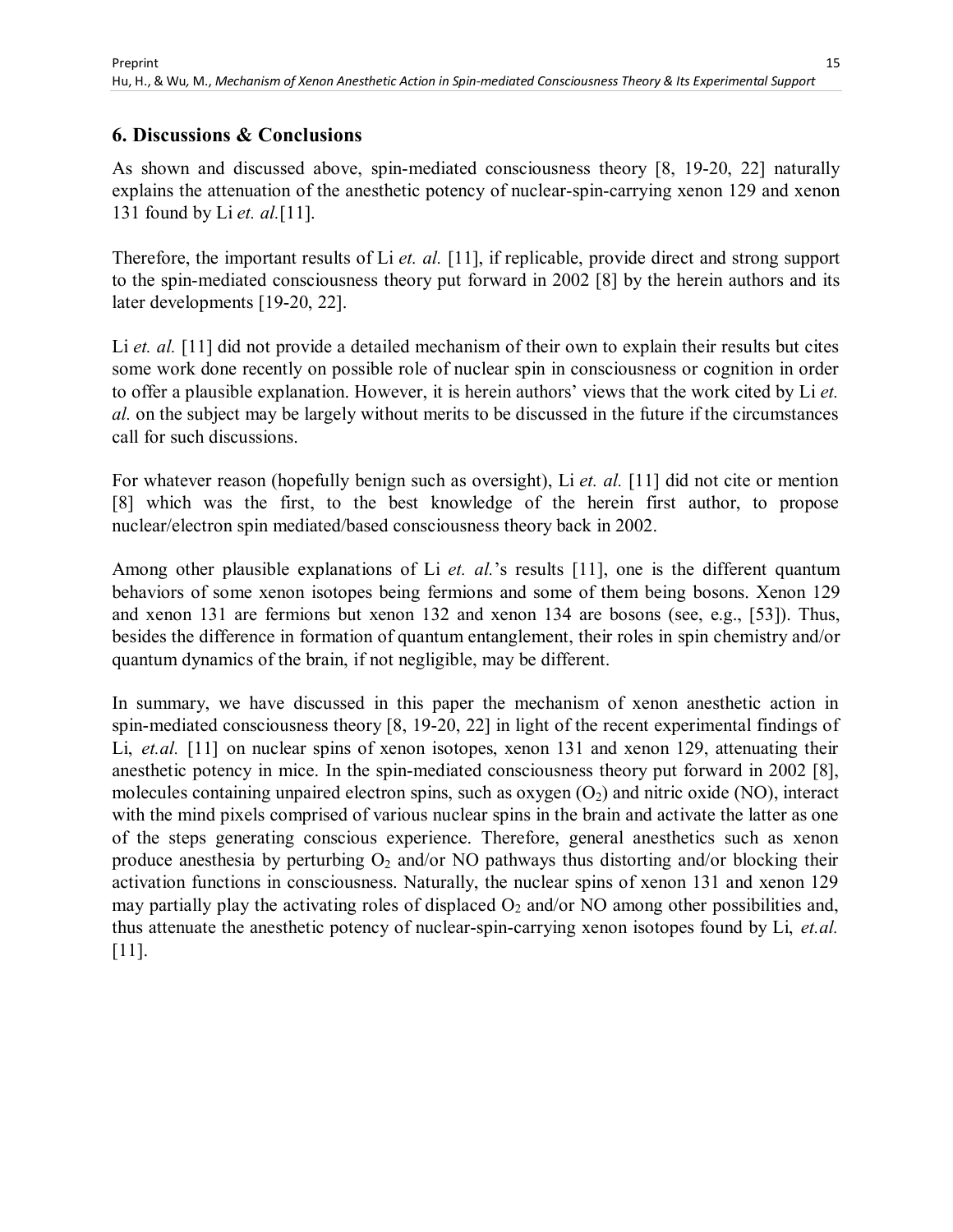# **References**

- 1. Franks, N.P., Dickinson, R., de Sousa, S.L.M., Hall, A.C., Lieb, W.R. (1998): How does xenon produce anaesthesia? Nature, 396: pp. 324–324.
- 2. Andrijchenko, *et. al.* (2015): Andrijchenko, N.N., Ermilov, A.Y., Khriachtchev, L., Räsänen, M., Nemukhin A.V. (2015): Toward molecular mechanism of xenon anesthesia. J. Phys. Chem. A., 119(11): 2517-21.
- 3. Cantor, R. S. (1997): The lateral pressure profile in membranes: a physical mechanism of general anesthesia. Biochem. 36: 2339-2344.
- 4. Cameron J.W. (2006): The molecular mechanisms of general anaesthesia: dissecting the GABAA receptor. Continuing Education in Anaesthesia. Critical Care & Pain. 6 (2): 49–53.
- 5. Tu, K. (1998): Effect of anesthetics on the structure of a phospholipid bilayer. Biophys. J. 75: 2123-2134.
- 6. Koubi, L. (2000): Distribution of halothane in a dipalmitoylphosphatidylcholine bilayer from molecular dynamics calculations. Biophys. J. 78: 800-811.
- 7. Hu, H., Wu, M. (2001): Mechanism of anesthetic action: oxygen pathway perturbation hypothesis. Med. Hypotheses 57, 619-627.
- 8. Hu, H., Wu, M. (2002): Spin-mediated consciousness theory. arXiv:quant-ph/0208068v1; Med. Hypotheses (2004): 63: 633-646. For spin-mediated consciousness theory based on unpaired electron spins, see http://cogprints.org/3544 or http://cds.cern.ch/record/728255.
- 9. Turin, L., Skoulakis, E. M. C., Horsfield, A. P. (2014): Electron Spin Changes during General Anesthesia in Drosophila. Proc. Natl. Acad. Sci. U. S. A. 111, E3524–E3533.
- 10. Fisher M.P.A. (2015): Quantum cognition: The possibility of processing with nuclear spins in the brain. Ann. Phys. 362:593–602.
- 11. Li, N., Lu, D., Yang, L., Tao, H., Xu, Y., Wang, C., et al. (2018): Nuclear spin attenuates the anesthetic potency of xenon isotopes in mice: implications for the mechanisms of anesthesia and consciousness. Anesthesiology 129, 271–277.
- 12. Chen, Z.B., Quantum neural network and soft quantum computing, arXiv:1810.05025v1 [quant-ph].
- 13. Simon, C. (2019): Can quantum physics help solve the hard problem of consciousness? J. Consciousness Studies, 26(5-6): 204-218.
- 14. Morris, P. G. (1986): Nuclear Magnetic Resonance Imaging in Medicine and Biology (Oxford: Clarendon Press).
- 15. Marsh, D. (2001): Polarity and permeation profiles in lipid membranes. Proc. Natl. Acad. Sci. USA 98: 7777–7782.
- 16. Hayashi, H. (2002): Advent of spin chemistry. RIKEN Review 44: 7-10.
- 17. Wertz, J. E., Bolton J. R. (1972): Electron Spin Resonance: Elementary theory and practical application (New York: McGraw-Hill Book Company).
- 18. Prosser, R. S., Luchette, P. A., Weterman, P. W., Rozek, A., Hancock, R. E. W. (2001): Determination of membrane immersion depth with O2: A high-pressure 19F NMR study. Biophys. J. 80:1406–1416
- 19. Hu, H., Wu, M. (2004): Action potential modulation of neural spin networks suggests possible role of spin in memory and consciousness. NeuroQuantology 2: 309-316.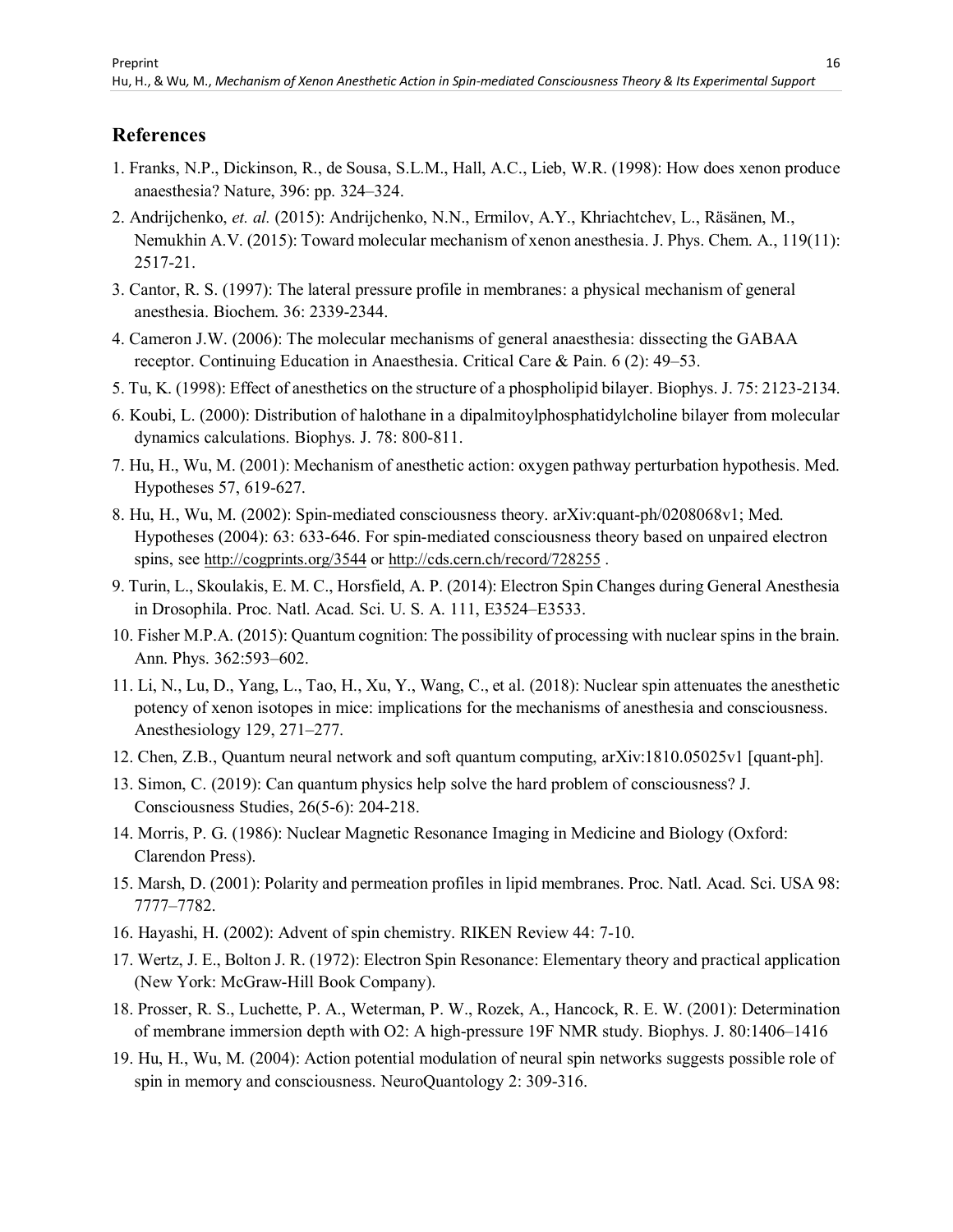- 17
- 20. Hu, H., Wu, M. (2008): Concerning spin as mind-pixel: how mind interacts with the brain through electric spin effects. NeuroQuantology 6: 26-31.
- 21. Bult, H., Boeckxstaens, G.E., Pelckmans, P.A., Jordaens, F.H., Van Maercke, Y.M. & Herman, A.G. (1990): Nitric oxide as an inhibitory non-adrenergic non-cholinergic neurotransmitter. Nature 345: 346– 347.
- 22. Hu, H. & Wu, M. (2016): Quantum spin formulism of consciousness, in Biophysics of Consciousness (pp. 415-458), Poznanski, R. R., Tuszynski, J. A. & Feinberg, T. E. Eds (World Scientific Publishing Co., Singapore).
- 23. Tegmark, M. (2000): The importance of quantum decoherence in brain processes. Phys. Rev. E 61: 4194–4206.
- 24. Khitrin, A. K. & Ermakov, V. L. (2002): Spin Processor. arXiv:quant-ph/0205040
- 25. Khitrin, A. K., Ermakov, V. L. & Fung, B. M. (2002): Information storage using a cluster of dipolar-coupled spins. Chem. Phys. Lett. 360: 161-166.
- 26. Khitrin, A. K., Ermakov, V. L. & Fung, B. M. (2002): NMR molecular photography. J. Chem. Phys. 117: 6903-6906.
- 27. Warren, W. S. et al. (1993): Generation of impossible correlation peaks between bulk water and biomolecules in solution NMR. Science 262: 2005-2009.
- 28. Warren, W. S. et al. (1998): MR imaging contrast based on intermolecular zero-quantum coherence. Science 281: 274-250.
- 29. Julsgaard, B., Kozhekin, A. & Polzik, E. S. (2001): Experimentally long-lived entanglement of two macroscopic objects. Nature 413, 400–403.
- 30. Saeedi, K., Simmons, S., Salvail, J. Z., et. al. (2013): Room-temperature quantum bit storage exceeding 39 minutes using ionized donors in silicon-28.Science 342: 830–833.
- 31. Turanov, A. & Khitrin, A.K. (2013): Suspended long-lived NMR echo in solids. arXiv:1306.3485 [cond-mat.mes-hall].
- 32. Klimov, P. V., Falk, A. L., Christle, D. J., Dobrovitski,V. V. & Awschalom, D. D. (2015): Quantum entanglement atambient conditions in a macroscopic solid-state spin en-semble. Science Advances 1: 1-7
- 33. Lidar, D. A. & Whaley, K. B. (2003): Decoherence-free subspaces and subsystems. In: Irreversible Quantum Dynamics (Benatti , F., Floreanini, R. Eds.): 83-120 (Berlin: Springer Lecture Notes in Physics vol. 622).
- 34. Altepeter, J.P., Hadley, P.G., Wendelken, S.M., Berglund, A.J. & Kwiat, P.G. (2004): Experimental investigation of a two-qubit decoherence-free subspace. Phys. Rev. Lett. 92: 147901-1-4.
- 35. Barnet, A. & Weaver, J. C. (1991): Electroporation: a unified, quantitative theory of reversible electrical breakdown and mechanical rupture in artificial planar bilayer membranes. Bioelectrochem. Bioenerg.. 25: 163–182.
- 36. Morais-Cabral, J. H., Zhou, Y. & MacKinnon, R. (2001): Energy optimisation of ion conduction rate by the K selectivity filter. Nature 414, 37–42.
- 37. Sargent, D. F. (1975): Voltage jump/capacitance relaxation studies of bilayer structure and dynamics. J. Membr. Biol. 23: 227–247.